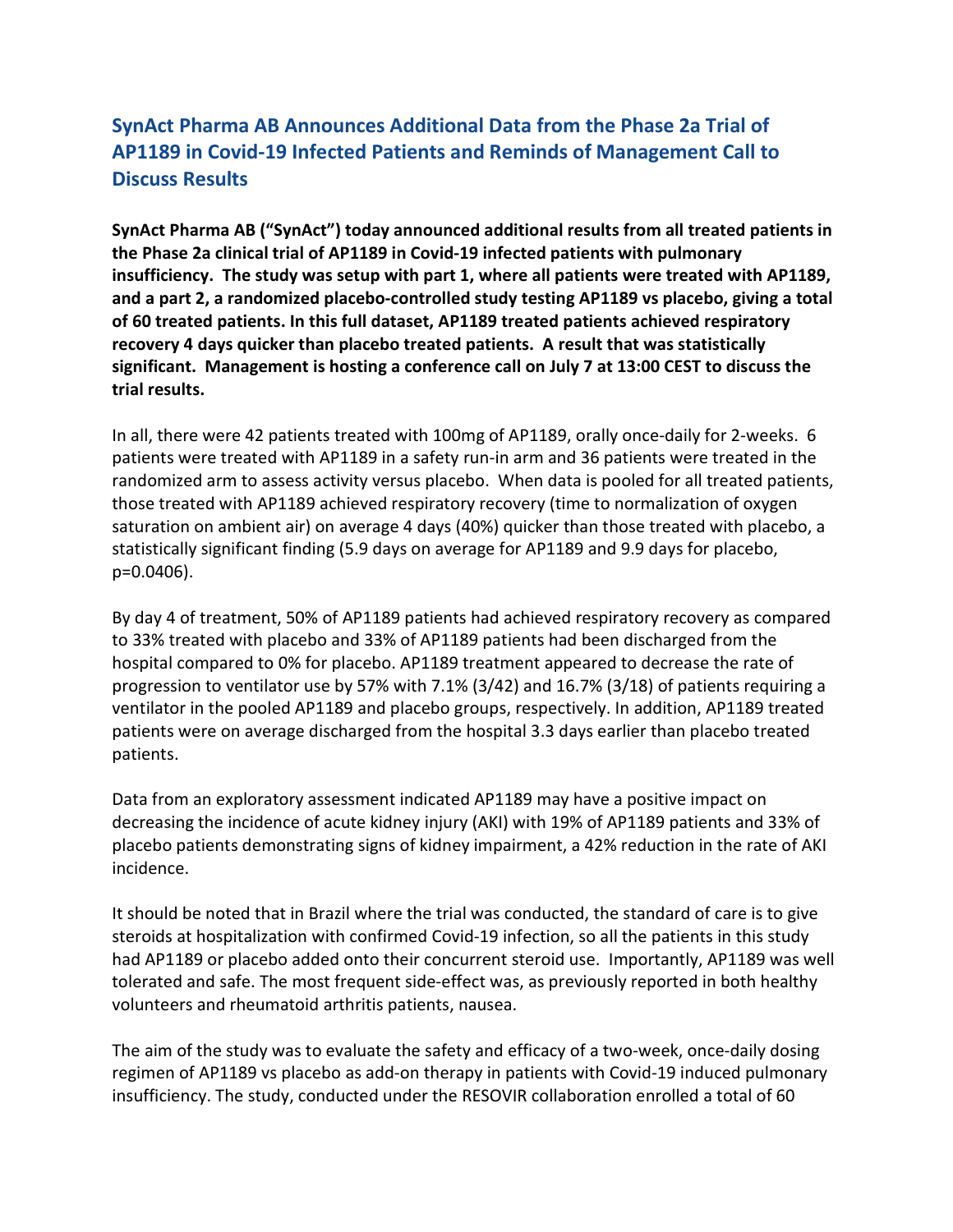Covid-19 infected patients at clinical sites at Universidade Federal de Minas, Belo Horizonte, Brazil. The enrolled subjects had pulmonary insufficiency requiring the need for supplemental oxygen.

In part 1, 6 patients were enrolled in an open label fashion followed by part 2 where patients were randomized in a 2:1 ratio to receive AP1189 100 mg once daily for 2 weeks, in addition to standard of care. The primary clinical objective of the study was to explore if AP1189 could speed the time to respiratory recovery (time to normalization of oxygen saturation on ambient air).

"We are excited to see the full results of the P2a trial. In this study, AP1189 showed that it may be able to help patients recover respiratory function and be discharged from the hospital quicker than the placebo treated patients", stated Dr. Thomas Jonassen, CSO, SynAct Pharma. "We are working closely with the study primary investigator Dr. Mauro Teixeira and will be in contact with the Brazilian health authority to discuss the potential next clinical steps. With current geographic hotspots like Brazil and India, vaccine hesitancy, new and emerging virus variants and the possibility of seasonal reoccurrences, more effective treatments to help Covid-19 infected risk patients are needed. We have therefore as part of established RESOVIR collaboration, initiated work to setup a confirmative clinical study in Covid-19 patients. The aim is to have the study initiated as soon as possible using our newly developed tablet for once daily oral dosing. We will in parallel initiate discussion with relevant health authorities to explore the possibility to obtain an emergency use authorization."

The RESOVIR (Resolution Therapy for Viral Inflammation Research) collaboration is a scientific and clinical collaboration between Professor Mauro Teixeira, MD, PhD, Universidade Federal de Minas, Belo Horizonte, Brazil, Professor Mauro Perretti, PhD William Harvey Research Institute, Barts and the London School of Medicine, Queen Mary University, London, UK, and SynAct Pharma AB. The aims of the RESOVIR collaboration are to investigate the utility of resolution therapy to resolve the cytokine storm inflammation associated with significant viral infections.

SynAct management will host a conference call on July 7 at 13:00 CEST focused on the positive topline results from the Phase 2a clinical trial of AP1189 in Covid-19 infected patients with pulmonary insufficiency.

The call will be hosted by Chairman Dr. Torbjørn Bjerke, CEO Jeppe Øvlesen and CSO Thomas Jonassen. The study's principal investigator Dr. Mauro Teixeira will also join. The presentation will be in English and is followed by a Q&A session.

The conference call will be broadcast live on the web via the link: https://tv.streamfabriken.com/synact-pharma-2021-07-07

Telephone number for the conference call is: SE: +46 8 5055 8359 UK: +44 3333 009 267